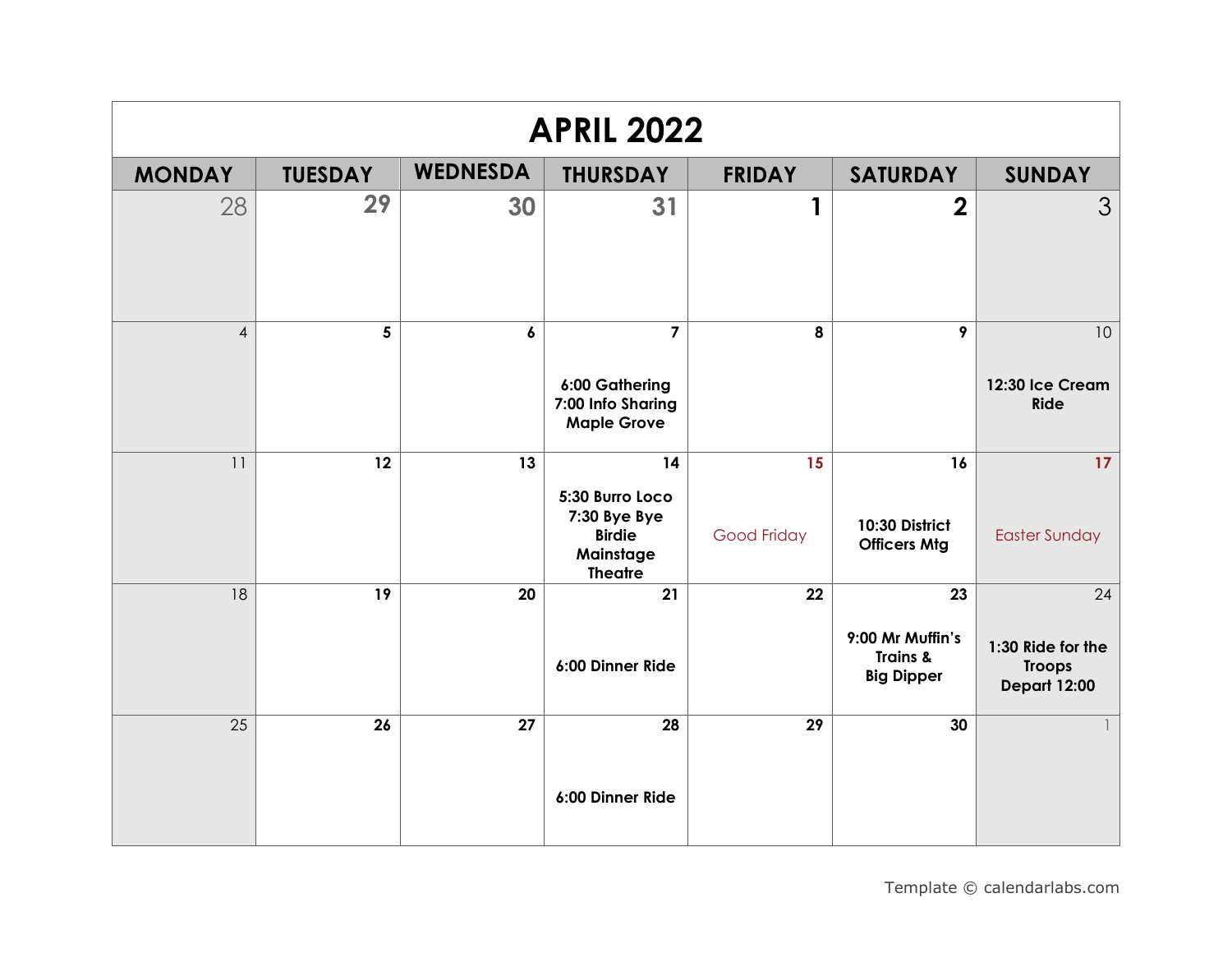| <b>MAY 2022</b>           |                |                 |                                                                 |                                                                        |                                                                        |                                                                        |  |  |  |
|---------------------------|----------------|-----------------|-----------------------------------------------------------------|------------------------------------------------------------------------|------------------------------------------------------------------------|------------------------------------------------------------------------|--|--|--|
| <b>MONDAY</b>             | <b>TUESDAY</b> | <b>WEDNESDA</b> | <b>THURSDAY</b>                                                 | <b>FRIDAY</b>                                                          | <b>SATURDAY</b>                                                        | <b>SUNDAY</b>                                                          |  |  |  |
| 25                        | 26             | 27              | 28                                                              | 29                                                                     | 30                                                                     |                                                                        |  |  |  |
| $\overline{2}$            | $\mathbf{3}$   | 4               | 5<br>6:00 Gathering<br>7:00 Info Sharing<br><b>Maple Grove</b>  | $\boldsymbol{6}$                                                       | $\overline{7}$<br>8:30 Azalea Path<br>Ride                             | 8<br><b>Mother's Day</b>                                               |  |  |  |
| 9                         | 10             | 11              | 12<br><b>SPRING WING</b><br>New Life Church<br><b>Nashville</b> | 13<br><b>SPRING WING</b><br><b>New Life Church</b><br><b>Nashville</b> | 14<br><b>SPRING WING</b><br><b>New Life Church</b><br><b>Nashville</b> | 15<br><b>SPRING WING</b><br><b>New Life Church</b><br><b>Nashville</b> |  |  |  |
| 16                        | 17             | 18              | 19<br>6:00 Dinner Ride                                          | 20                                                                     | 21<br>10:00 TRC<br><b>2:00 ARC</b><br>Monticello                       | 22<br>12:30 Garfield<br><b>Trail Ride</b>                              |  |  |  |
| 23                        | 24             | 25              | 26<br>6:00 Dinner Ride                                          | 27                                                                     | 28                                                                     | 29                                                                     |  |  |  |
| 30<br><b>Memorial Day</b> | 31             | 1               | $\overline{2}$                                                  | 3                                                                      | 4                                                                      | 5                                                                      |  |  |  |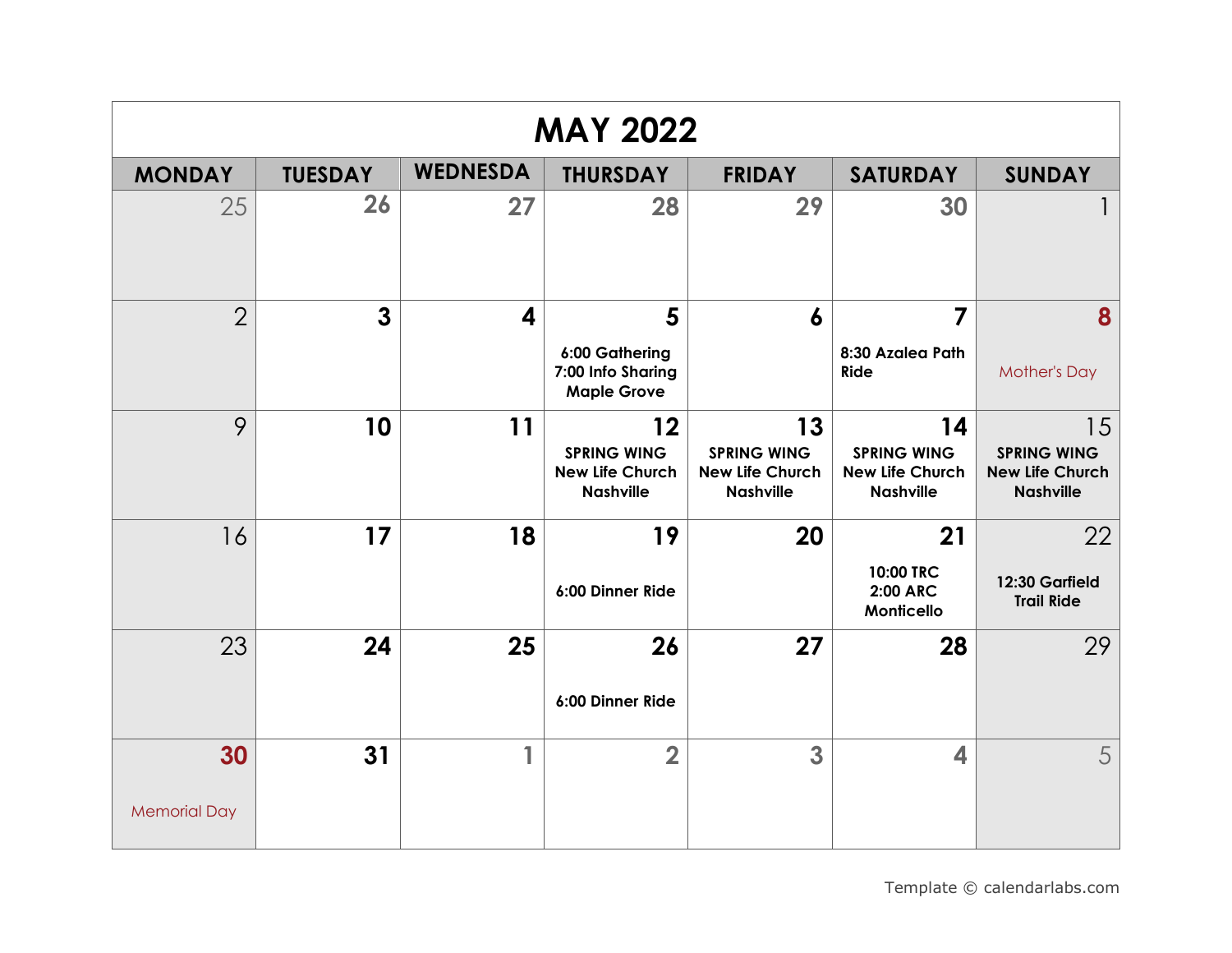| <b>JUNE 2022</b> |                                    |                                    |                                                           |                                                         |                                                            |                                                                     |  |  |
|------------------|------------------------------------|------------------------------------|-----------------------------------------------------------|---------------------------------------------------------|------------------------------------------------------------|---------------------------------------------------------------------|--|--|
| <b>MONDAY</b>    | <b>TUESDAY</b>                     | <b>WEDNESDA</b>                    | <b>THURSDAY</b>                                           | <b>FRIDAY</b>                                           | <b>SATURDAY</b>                                            | <b>SUNDAY</b>                                                       |  |  |
| 30               | 31                                 |                                    | $\overline{2}$                                            | 3                                                       | 4                                                          | 5                                                                   |  |  |
|                  |                                    |                                    | 6:00 Gathering<br>7:00 Info Sharing<br><b>Maple Grove</b> |                                                         |                                                            | 12:30 Dixie Boat<br>Ride<br><b>Depart 12:30</b><br><b>Ride 3:30</b> |  |  |
| $\delta$         | $\overline{\mathbf{z}}$            | 8                                  | 9                                                         | 10                                                      | 11                                                         | 12                                                                  |  |  |
|                  |                                    |                                    | 6:00 Dinner Ride                                          | 9:00 FERRY RIDE<br><b>Quality Inn</b><br><b>Bedford</b> | 9:00 FERRY RIDE<br><b>Harrah's Hotel</b><br>Metropolis, IL | 9:00 FERRY RIDE<br><b>Best Western</b><br><b>Central City, KY</b>   |  |  |
| 13               | 14                                 | 15                                 | 16                                                        | 17                                                      | 18                                                         | 19                                                                  |  |  |
|                  |                                    |                                    | 6:00 Dinner Ride                                          |                                                         |                                                            | <b>Father's Day</b>                                                 |  |  |
| 20               | 21                                 | 22                                 | 23                                                        | 24                                                      | 25                                                         | 26                                                                  |  |  |
|                  |                                    |                                    | 6:00 Dinner Ride                                          |                                                         |                                                            |                                                                     |  |  |
| 27               | 28                                 | 29                                 | 30                                                        | $\mathbf{1}$                                            | $\overline{2}$                                             | 3                                                                   |  |  |
|                  | <b>WING DING</b><br>Shreveport, LA | <b>WING DING</b><br>Shreveport, LA | <b>WING DING</b><br>Shreveport, LA                        |                                                         |                                                            |                                                                     |  |  |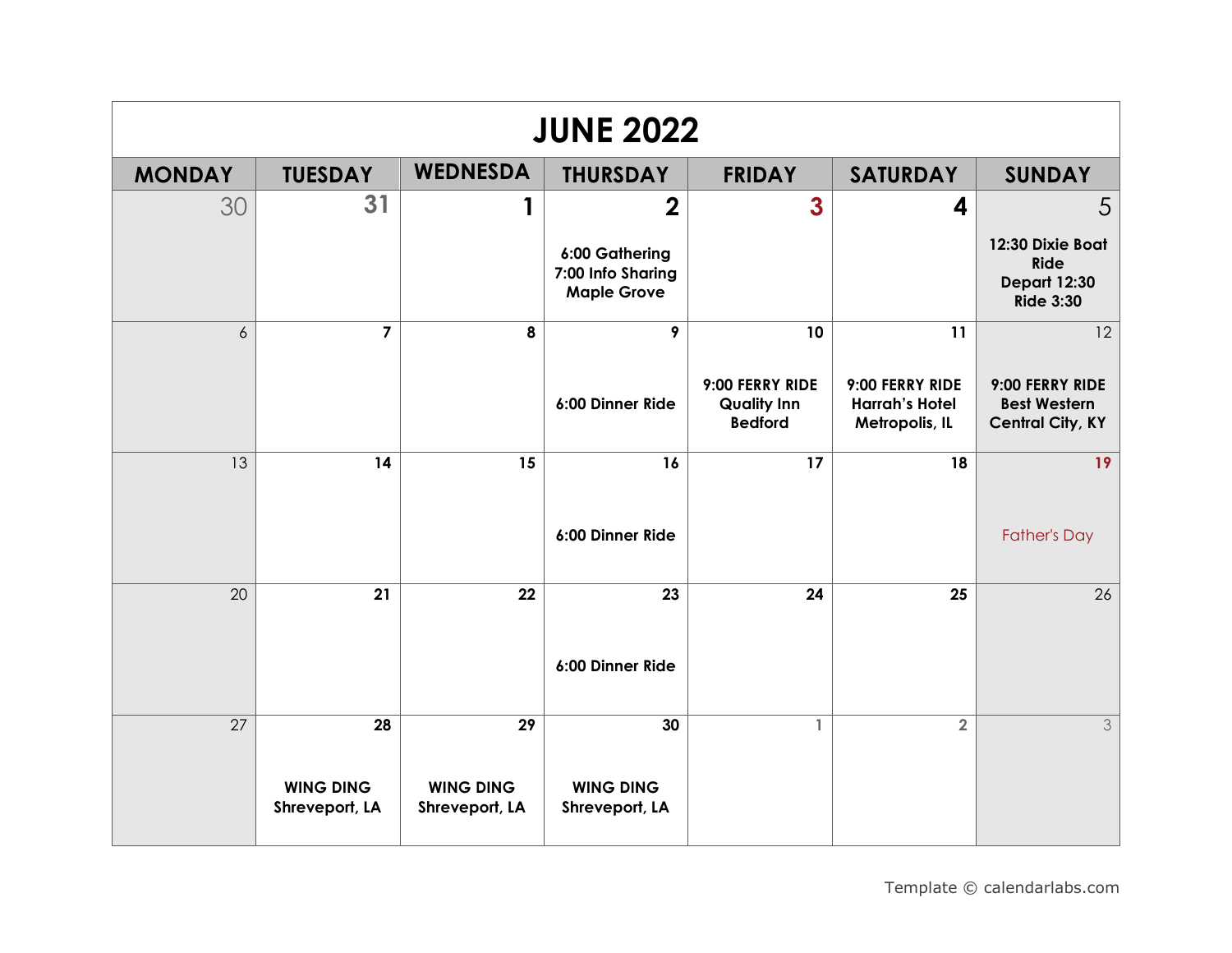| <b>JULY 2022</b>                               |                |                  |                                                                 |                                                             |                                                             |                                                             |  |  |  |
|------------------------------------------------|----------------|------------------|-----------------------------------------------------------------|-------------------------------------------------------------|-------------------------------------------------------------|-------------------------------------------------------------|--|--|--|
| <b>MONDAY</b>                                  | <b>TUESDAY</b> | <b>WEDNESDA</b>  | <b>THURSDAY</b>                                                 | <b>FRIDAY</b>                                               | <b>SATURDAY</b>                                             | <b>SUNDAY</b>                                               |  |  |  |
| 27                                             | 28             | 29               | 30                                                              | 1<br><b>WING DING</b><br>Shreveport, LA                     | $\overline{2}$<br><b>WING DING</b><br>Shreveport, LA        | 3                                                           |  |  |  |
| $\overline{\mathbf{4}}$<br>Independence<br>Day | 5              | $\boldsymbol{6}$ | 7<br>6:00 Dinner Ride                                           | 8                                                           | 9                                                           | 10                                                          |  |  |  |
| 11                                             | 12             | 13               | 14<br>6:00 Gathering<br>7:00 Info Sharing<br><b>Maple Grove</b> | 15                                                          | 16<br>8:00 NW Indiana<br>Ride                               | 17<br><b>NW Indiana Ride</b>                                |  |  |  |
| 18                                             | 19             | 20               | 21<br>6:00 Dinner Ride                                          | 22                                                          | 23                                                          | 24                                                          |  |  |  |
| 25                                             | 26             | 27               | 28<br>6:00 Dinner Ride                                          | 29<br><b>District Camping</b><br>Johnson Cty<br>Fairgrounds | 30<br><b>District Camping</b><br>Johnson Cty<br>Fairgrounds | 31<br><b>District Camping</b><br>Johnson Cty<br>Fairgrounds |  |  |  |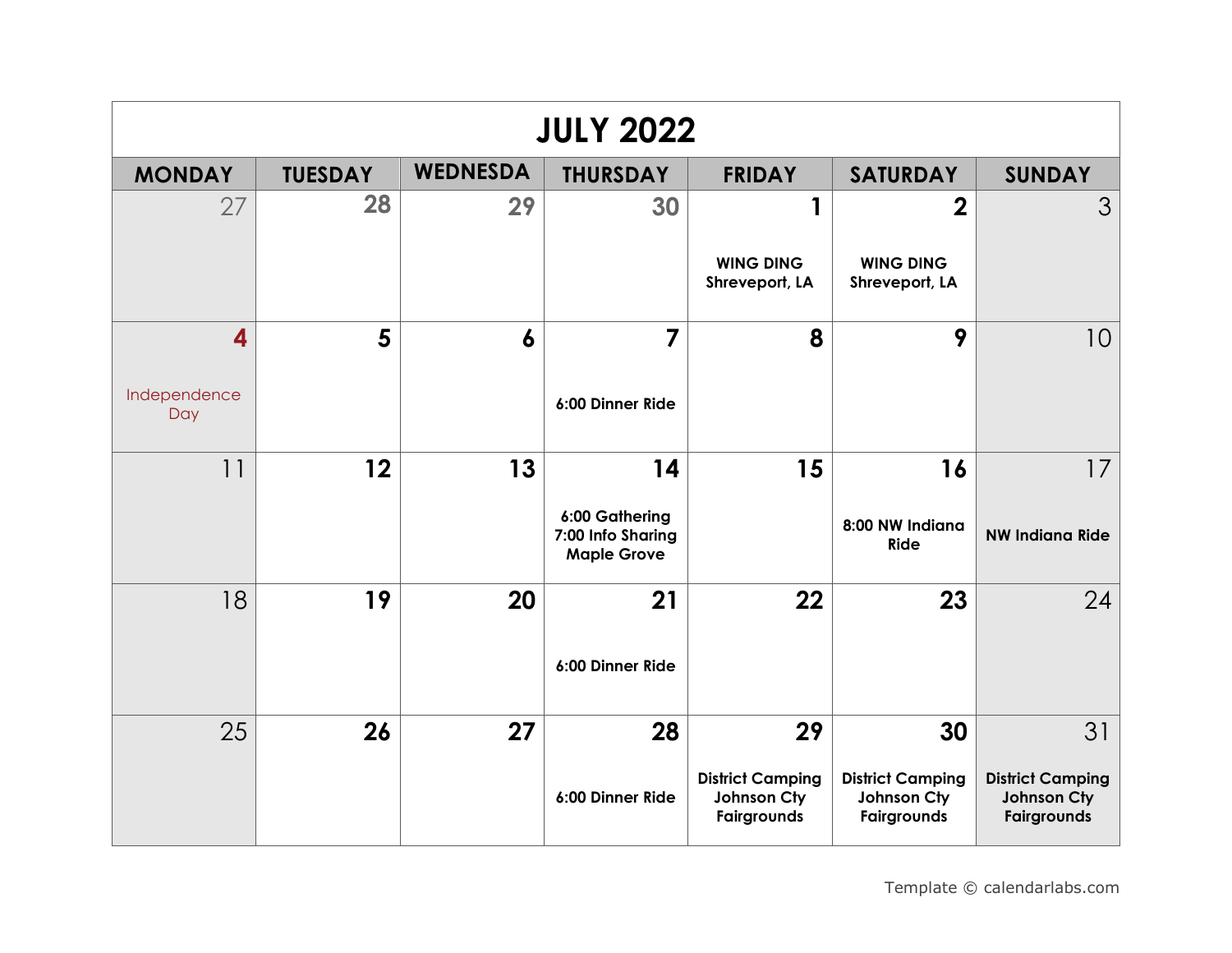| <b>AUGUST 2022</b> |                |                 |                                                                 |                |                         |                |  |  |  |
|--------------------|----------------|-----------------|-----------------------------------------------------------------|----------------|-------------------------|----------------|--|--|--|
| <b>MONDAY</b>      | <b>TUESDAY</b> | <b>WEDNESDA</b> | <b>THURSDAY</b>                                                 | <b>FRIDAY</b>  | <b>SATURDAY</b>         | <b>SUNDAY</b>  |  |  |  |
|                    | $\overline{2}$ | $\mathbf{3}$    | 4<br>6:00 Dinner Ride                                           | 5              | 6                       | $\overline{7}$ |  |  |  |
| 8                  | 9              | 10              | 11<br>6:00 Gathering<br>7:00 Info Sharing<br><b>Maple Grove</b> | 12             | 13<br>8:30 Jungle Jim's | 14             |  |  |  |
| 15                 | 16             | 17              | 18<br>6:00 Dinner Ride                                          | 19             | 20                      | 21             |  |  |  |
| 22                 | 23             | 24              | 25<br>6:00 Dinner Ride                                          | 26             | 27                      | 28             |  |  |  |
| 29                 | 30             | 31              | 1                                                               | $\overline{2}$ | 3                       | $\overline{4}$ |  |  |  |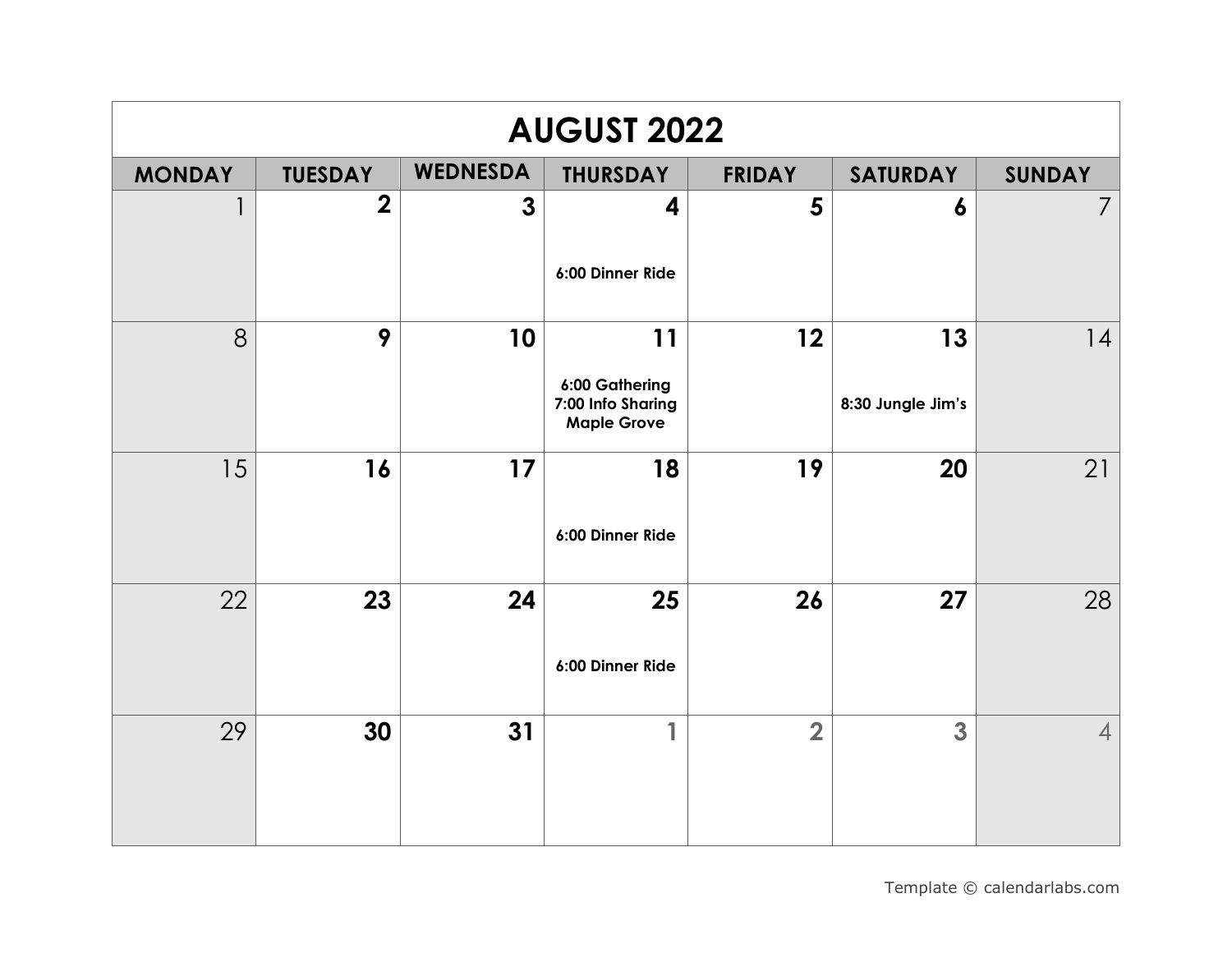| <b>SEPTEMBER 2022</b> |                  |                 |                                                                |                                                                          |                                                                                 |                                                                                 |  |  |  |
|-----------------------|------------------|-----------------|----------------------------------------------------------------|--------------------------------------------------------------------------|---------------------------------------------------------------------------------|---------------------------------------------------------------------------------|--|--|--|
| <b>MONDAY</b>         | <b>TUESDAY</b>   | <b>WEDNESDA</b> | <b>THURSDAY</b>                                                | <b>FRIDAY</b>                                                            | <b>SATURDAY</b>                                                                 | <b>SUNDAY</b>                                                                   |  |  |  |
| 29                    | 30               | 31              | 6:00 Dinner Ride                                               | $\overline{2}$                                                           | 3                                                                               | $\overline{4}$                                                                  |  |  |  |
| 5<br>Labor Day        | $\boldsymbol{6}$ | $\overline{7}$  | 8<br>6:00 Gathering<br>7:00 Info Sharing<br><b>Maple Grove</b> | 9                                                                        | 10                                                                              | $  \cdot  $                                                                     |  |  |  |
| 12                    | 13               | 14              | 15<br>6:00 Dinner Ride                                         | 16<br><b>District Camping</b><br>Jasper Cty<br>Fairgrounds<br>Rensselaer | 17<br><b>District Camping</b><br>Jasper Cty<br><b>Fairgrounds</b><br>Rensselaer | 18<br><b>District Camping</b><br>Jasper Cty<br><b>Fairgrounds</b><br>Rensselaer |  |  |  |
| 19                    | 20               | 21              | 22<br>6:00 Dinner Ride                                         | 23                                                                       | 24                                                                              | 25                                                                              |  |  |  |
| 26                    | 27               | 28              | 29<br>6:00 Dinner Ride                                         | 30                                                                       | 1                                                                               | $\overline{2}$                                                                  |  |  |  |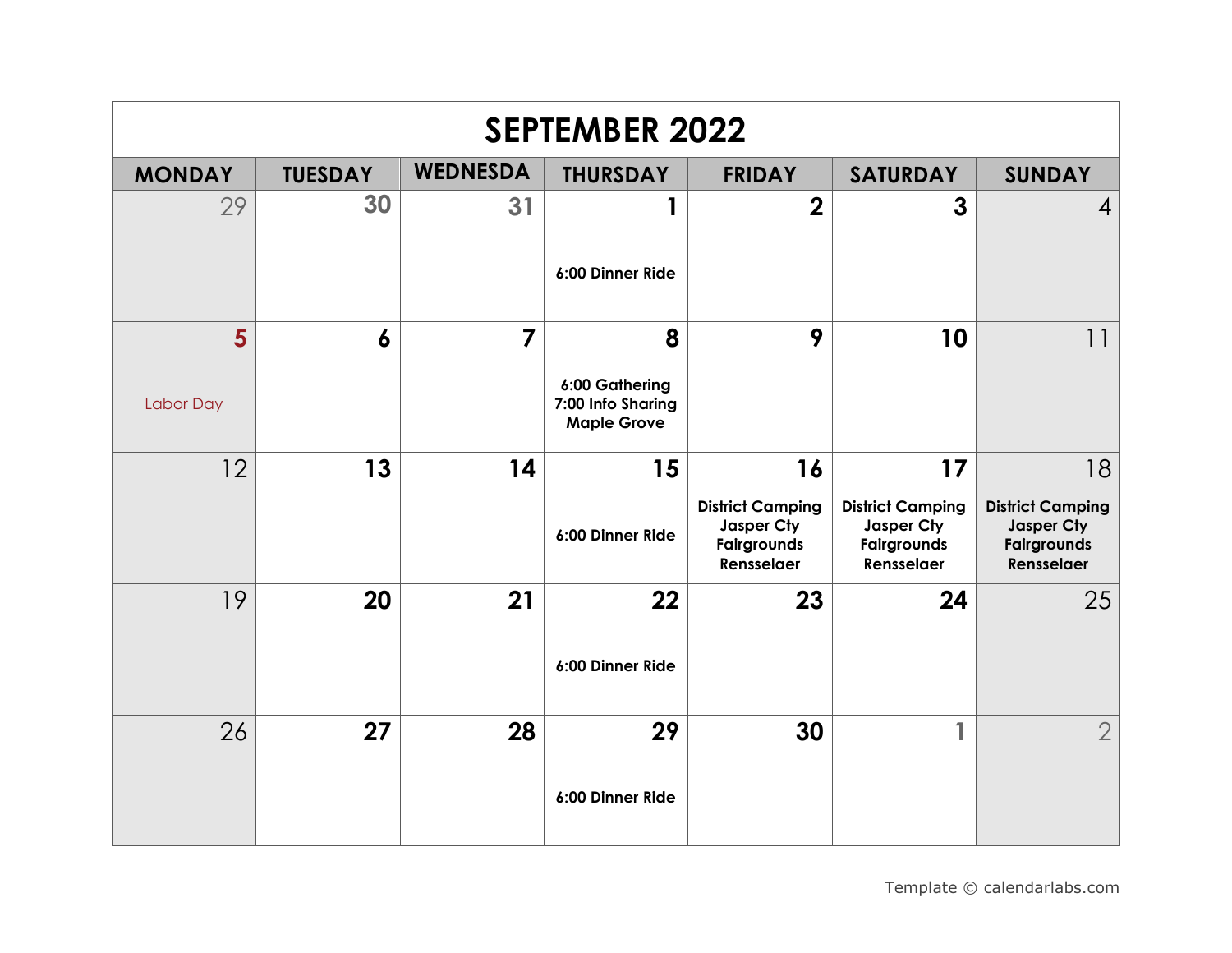| <b>OCTOBER 2022</b>       |                |                 |                                                                 |                |                 |                |  |  |
|---------------------------|----------------|-----------------|-----------------------------------------------------------------|----------------|-----------------|----------------|--|--|
| <b>MONDAY</b>             | <b>TUESDAY</b> | <b>WEDNESDA</b> | <b>THURSDAY</b>                                                 | <b>FRIDAY</b>  | <b>SATURDAY</b> | <b>SUNDAY</b>  |  |  |
| 26                        | 27             | 28              | 29                                                              | 30             | 1               | $\overline{2}$ |  |  |
| 3                         | 4              | 5               | 6<br>6:00 Dinner Ride                                           | $\overline{7}$ | 8               | 9              |  |  |
| 10<br><b>Columbus Day</b> | 11             | 12              | 13<br>6:00 Gathering<br>7:00 Info Sharing<br><b>Maple Grove</b> | 14             | 15              | 16             |  |  |
| 17                        | 18             | 19              | 20<br>6:00 Dinner Ride                                          | 21             | 22              | 23             |  |  |
| 24                        | 25             | 26              | 27                                                              | 28             | 29              | 30             |  |  |
| 31<br>Halloween           | 1              | $\overline{2}$  | 3                                                               | 4              | 5               | 6              |  |  |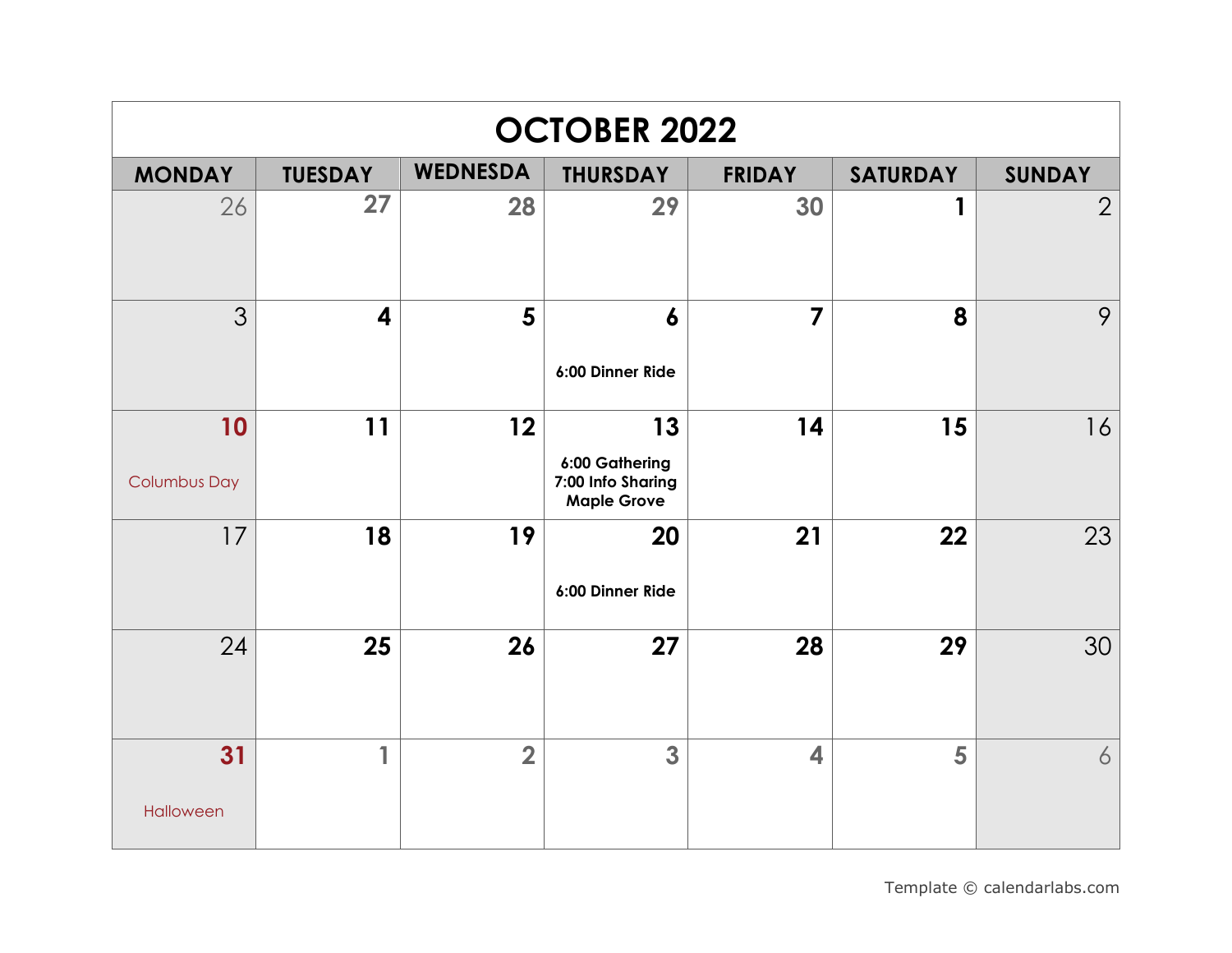| <b>NOVEMBER 2022</b> |                |                 |                           |                           |                 |                |  |  |
|----------------------|----------------|-----------------|---------------------------|---------------------------|-----------------|----------------|--|--|
| <b>MONDAY</b>        | <b>TUESDAY</b> | <b>WEDNESDA</b> | <b>THURSDAY</b>           | <b>FRIDAY</b>             | <b>SATURDAY</b> | <b>SUNDAY</b>  |  |  |
| 31                   | 1              | $\overline{2}$  | $\overline{3}$            | $\overline{\mathbf{4}}$   | 5               | $\overline{6}$ |  |  |
| $\overline{7}$       | 8              | 9               | 10                        | 11<br><b>Veterans Day</b> | 12              | 13             |  |  |
| 14                   | 15             | 16              | 17                        | 18                        | 19              | 20             |  |  |
| 21                   | 22             | 23              | 24<br>Thanksgiving<br>Day | 25                        | 26              | 27             |  |  |
| 28                   | 29             | 30              | 1                         | $\overline{2}$            | 3               | $\overline{4}$ |  |  |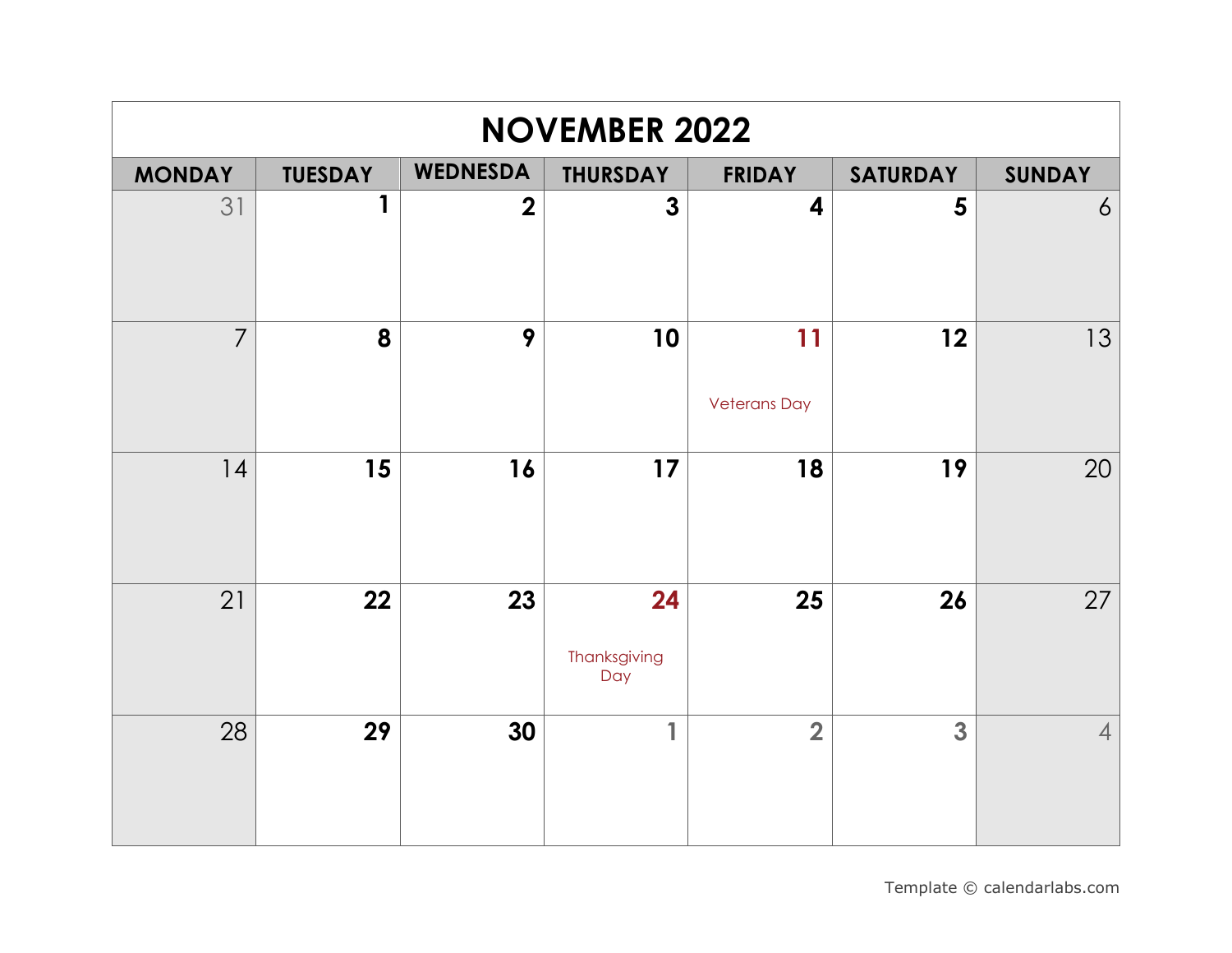| <b>DECEMBER 2022</b> |                  |                 |                 |                         |                 |                 |  |  |
|----------------------|------------------|-----------------|-----------------|-------------------------|-----------------|-----------------|--|--|
| <b>MONDAY</b>        | <b>TUESDAY</b>   | <b>WEDNESDA</b> | <b>THURSDAY</b> | <b>FRIDAY</b>           | <b>SATURDAY</b> | <b>SUNDAY</b>   |  |  |
| 28                   | 29               | 30              | 1               | $\overline{\mathbf{2}}$ | $\mathbf{3}$    | $\overline{4}$  |  |  |
| 5                    | $\boldsymbol{6}$ | $\overline{7}$  | 8               | 9                       | 10              | 11              |  |  |
| 12                   | 13               | 14              | 15              | 16                      | 17              | 18              |  |  |
| 19                   | 20               | 21              | 22              | 23                      | 24              | 25<br>Christmas |  |  |
| 26                   | 27               | 28              | 29              | 30                      | 31              |                 |  |  |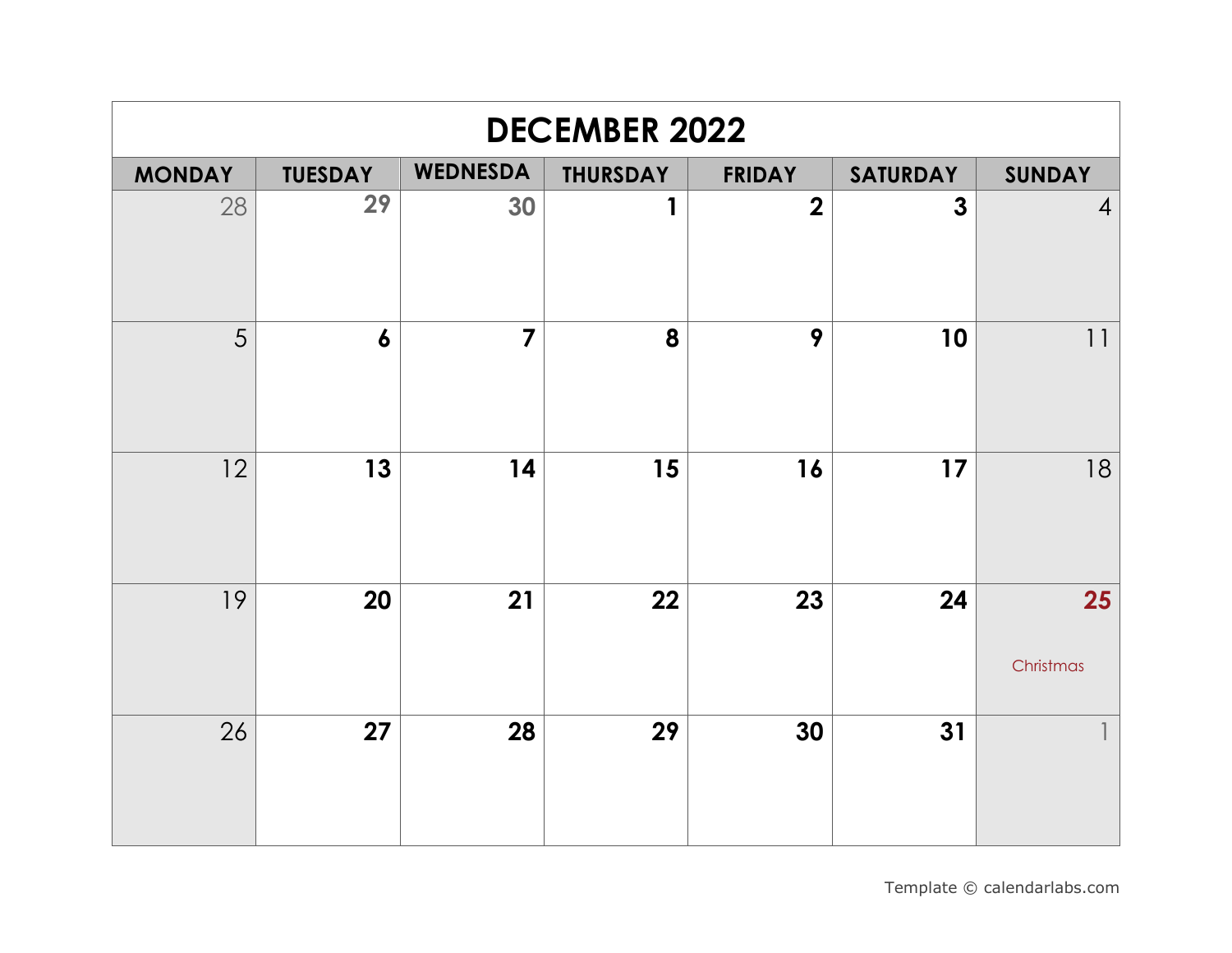| <b>JANUARY 2023</b>       |                |                         |                 |                  |                         |                |  |  |
|---------------------------|----------------|-------------------------|-----------------|------------------|-------------------------|----------------|--|--|
| <b>MONDAY</b>             | <b>TUESDAY</b> | <b>WEDNESDA</b>         | <b>THURSDAY</b> | <b>FRIDAY</b>    | <b>SATURDAY</b>         | <b>SUNDAY</b>  |  |  |
| 26                        | 27             | 28                      | 29              | 30               | 31                      | New Year's Day |  |  |
|                           |                |                         |                 |                  |                         |                |  |  |
| $\overline{2}$            | $\mathbf{3}$   | $\overline{\mathbf{4}}$ | 5               | $\boldsymbol{6}$ | $\overline{7}$          | 8              |  |  |
| New Year's Day<br>Holiday |                |                         |                 |                  |                         |                |  |  |
| 9                         | 10             | 11                      | 12              | 13               | 14                      | 15             |  |  |
| 16<br>M L King Day        | 17             | 18                      | 19              | 20               | 21                      | 22             |  |  |
| 23                        | 24             | 25                      | 26              | 27               | 28                      | 29             |  |  |
| 30                        | 31             | 1                       | $\overline{2}$  | 3                | $\overline{\mathbf{4}}$ | 5              |  |  |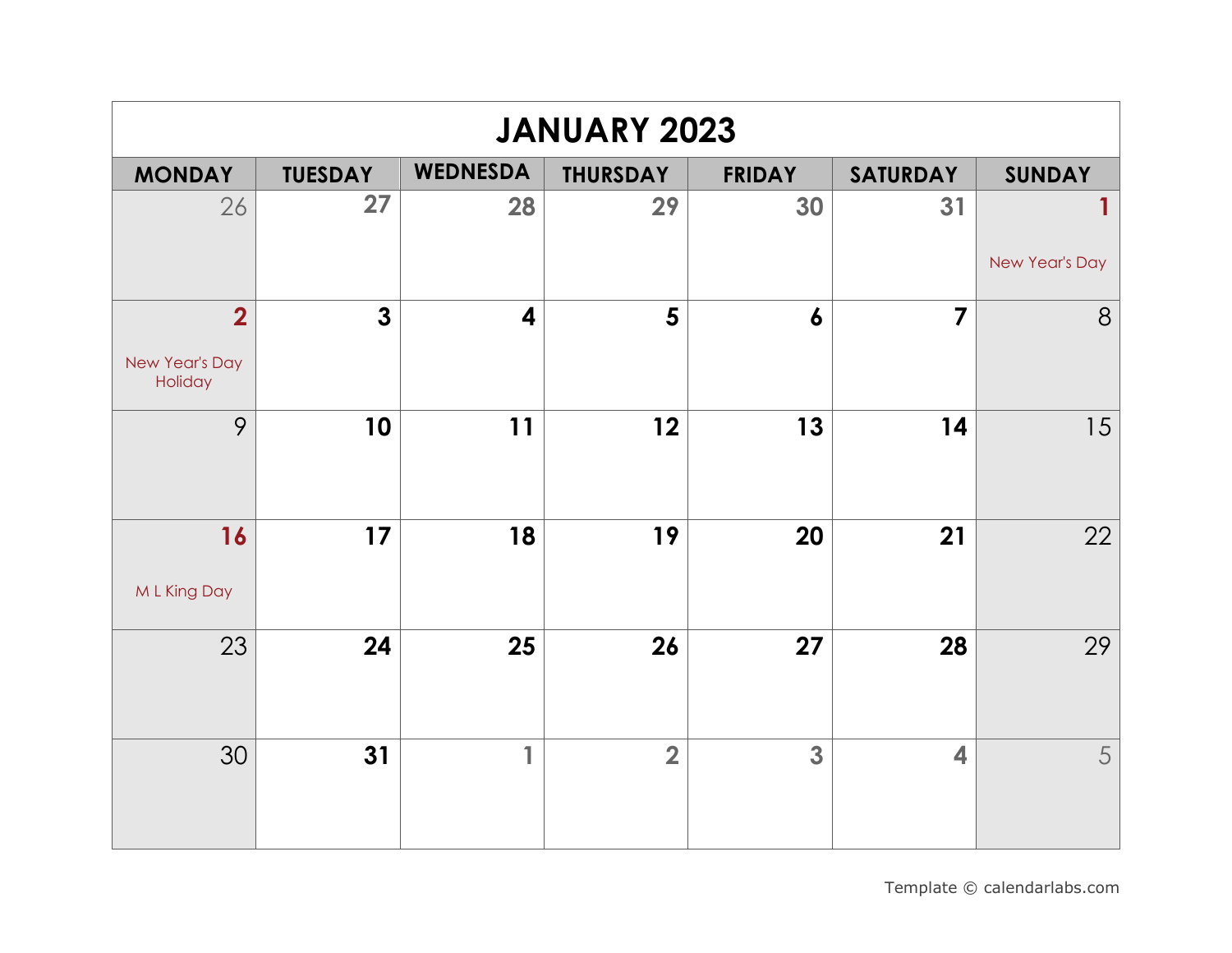| <b>FEBRUARY 2023</b>  |                              |                         |                 |               |                         |               |  |  |  |
|-----------------------|------------------------------|-------------------------|-----------------|---------------|-------------------------|---------------|--|--|--|
| <b>MONDAY</b>         | <b>TUESDAY</b>               | <b>WEDNESDA</b>         | <b>THURSDAY</b> | <b>FRIDAY</b> | <b>SATURDAY</b>         | <b>SUNDAY</b> |  |  |  |
| 30                    | 31                           | 1                       | $\overline{2}$  | 3             | 4                       | 5             |  |  |  |
| $\overline{6}$        | $\overline{7}$               | 8                       | 9               | 10            | 11                      | 12            |  |  |  |
| 13                    | 14<br><b>Valentine's Day</b> | 15                      | 16              | 17            | 18                      | 19            |  |  |  |
| 20<br>Presidents' Day | 21                           | 22                      | 23              | 24            | 25                      | 26            |  |  |  |
| 27                    | 28                           | $\overline{\mathbf{1}}$ | $\overline{2}$  | 3             | $\overline{\mathbf{4}}$ | 5             |  |  |  |